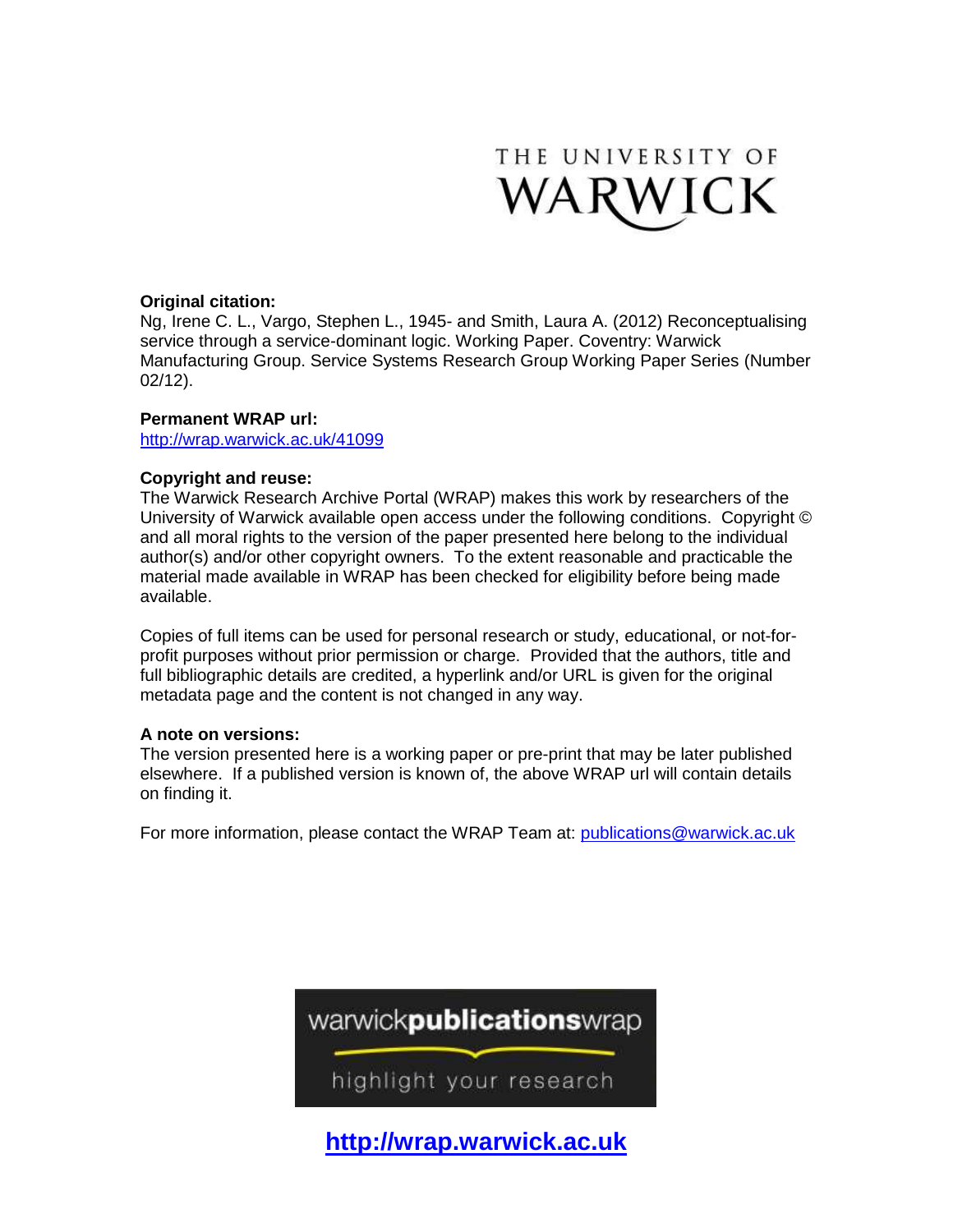

# **WMG Service Systems Research Group Working Paper Series**

**Reconceptualising Service through a Service-Dominant Logic** 

\_\_\_\_\_\_\_\_\_\_\_\_\_\_\_\_\_\_\_\_\_\_\_\_\_\_\_\_\_\_\_\_\_\_\_\_\_\_\_\_\_\_\_\_\_\_\_\_\_\_\_\_\_\_\_\_\_\_\_\_\_\_\_\_\_\_\_\_\_

**Irene CL Ng Stephen L Vargo Laura A Smith** 



**ISSN: 2049-4297 Issue Number: 02/12**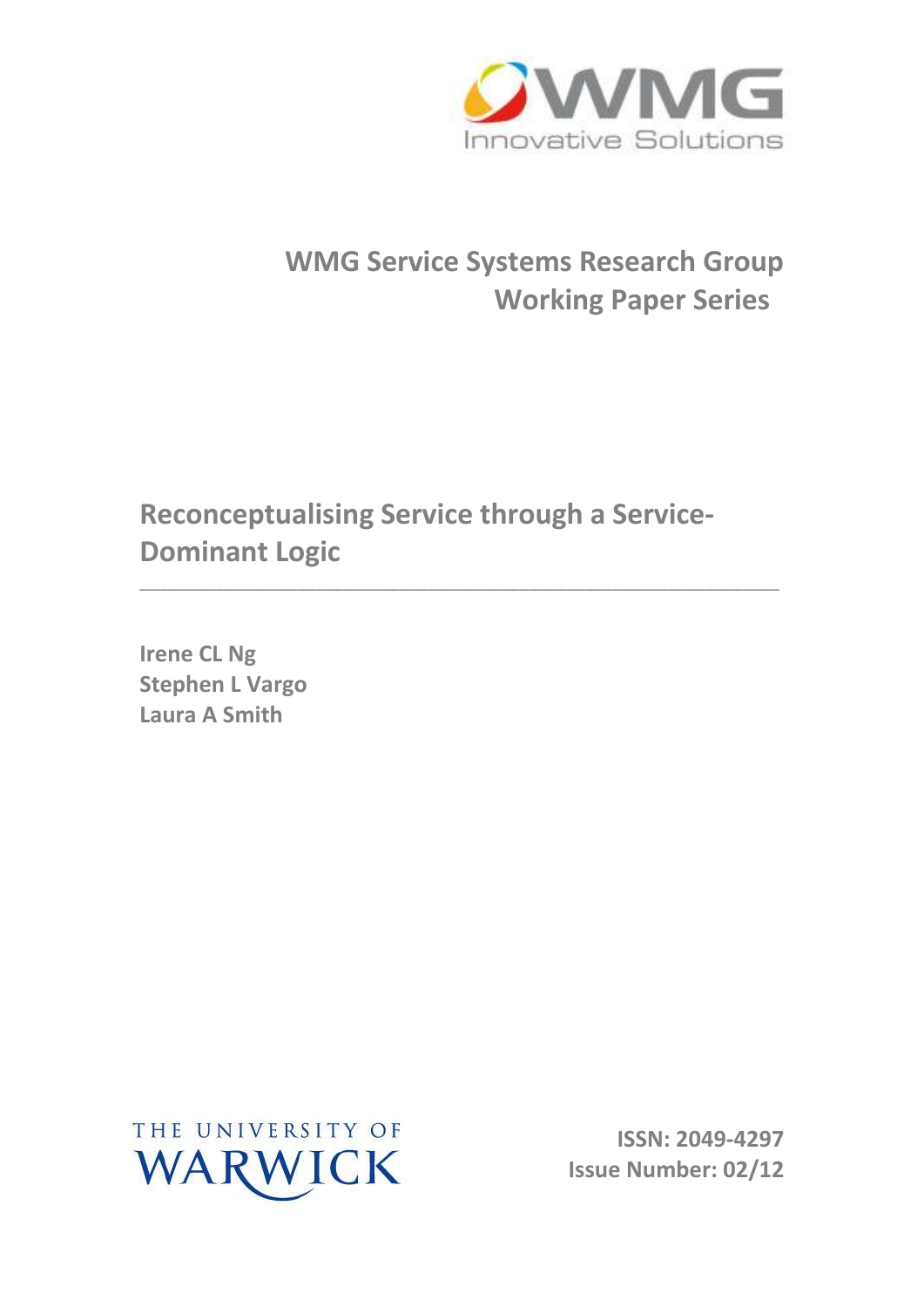# Reconceptualising Service through a Service-Dominant Logic

# Ng, Irene CL

Professor of Marketing and Service Systems Service Systems Group, Warwick Manufacturing Group, University of Warwick, Coventry CV4 7AL, UK Tel: +44 (0) 247652 4871 E-mail: irene.ng@wmg.warwick.ac.uk

Vargo, Stephen L Professor of Marketing, Shidler College Distinguished Professor Shidler College of Business, University of Hawaii at Manoa, 2500 Campus Road, Honolulu, Hawaii 96822, USA Tel: +1 (808) 956 8167 E-mail: svargo@hawaii.edu

Smith, Laura A Doctoral Candidate Centre for Innovation and Service Research, University of Exeter Business School, Rennes Drive, Exeter EX4 4PU, UK Tel: +44 (0) 1392 723200 E-mail: L.A.Smith@exeter.ac.uk

> WMG Service Systems Research Group Working Paper Series Issue number: 02/12 ISSN: 2049-4297 January 2012

<book chapter in preparation for *Managing Services: Challenges and Innovation,* Kathryn Haynes and Irena Grugulis (Editors)>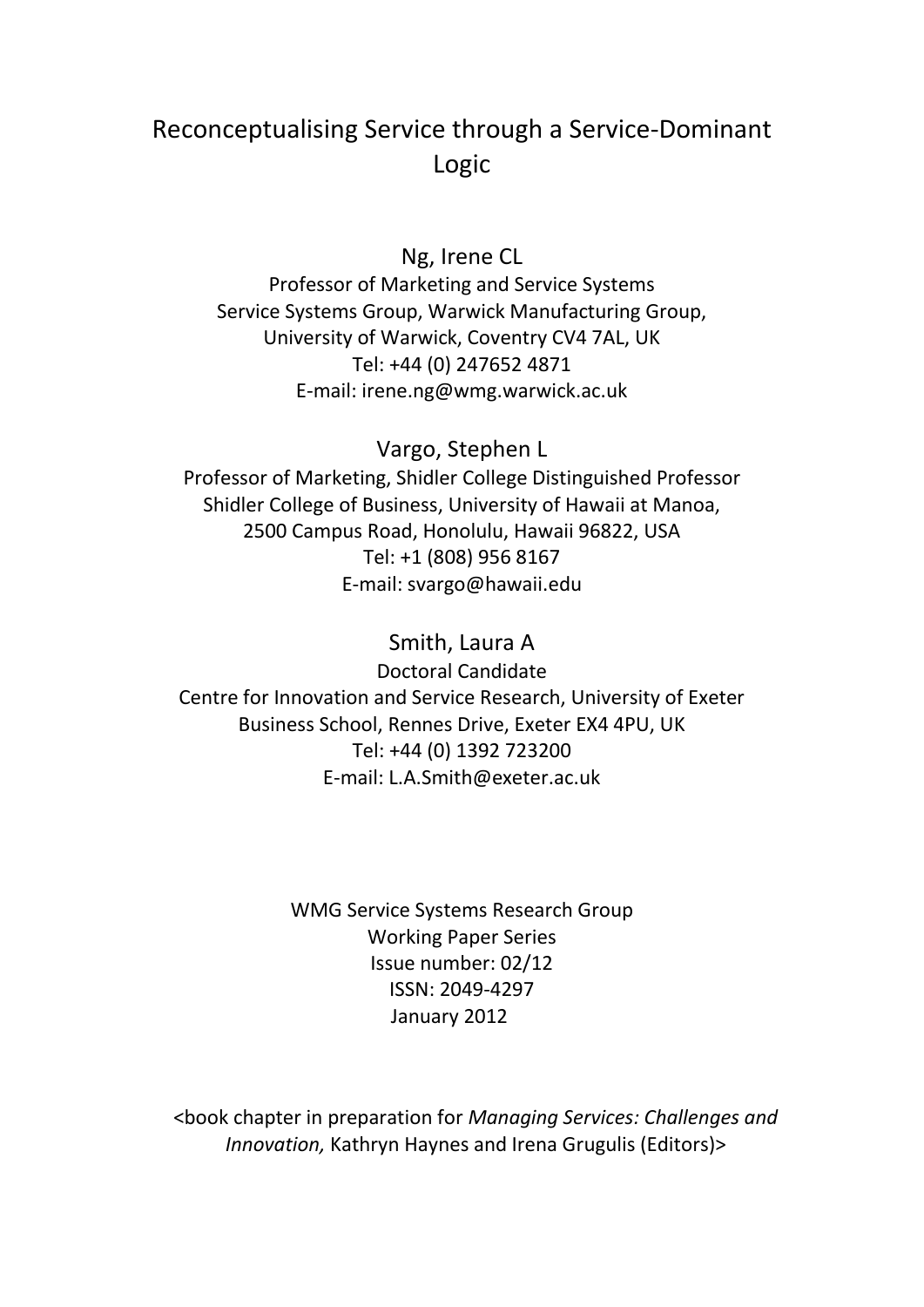# **Introduction**

Defining the nature of service has been a challenge to researchers. Early work by Baker (1981) highlighted that while there seemed to be a widespread consensus on the importance of services, precise definitions are difficult, owing to the varied nature of service industries. Most service definition surround the idea of "activities" or "processes" and the word "service industry" is widely used to denote an industrial sector that "do(es) things for you, they don't make things" (Silvestro and Johnston 1990, p. 206). Current literature in service seems to suggest that the term "services" is still without a definition that is generally accepted (Blois 1974, Minter 1982, Lovelock 1983, Drechsler 1990, Vargo and Lusch 2004, 2008).

Early researchers such as Rathmell (1966) made a fundamental distinction in considering a good as a thing (noun) and a service as an act (verb). The former was an object whereas the latter was a deed or an effort. He further explained that products were located along a goods-service continuum, with pure goods at one end and pure services at the other, but with most products falling between these two extremes. Mitchell and Greatorex (1993) on the other hand, argued that goods and services are different but "what there is less agreement about is the way in which they differ and the extent to which these differences are relevant and significant from a marketing perspective" (p.179). This view is not ubiquitous as, even in the early days of service research, there were still considerable differences in opinion as to whether goods and services are fundamentally distinct (Bateson 1977; Judd 1964; Lovelock 1980; Uhl and Upah 1983; Wyckham, Fitzroy, and Mandry 1975).

Notwithstanding the lack of agreement, it has long been recognised that there is an important interdependence between services and goods, with most services requiring physical goods to support and facilitate the delivery system (Greenfield 2002; Rathmell 1974). Shostack (1977) implied that there are very few pure goods or pure services. Most attempts had been made to differentiate services and goods on one or more dimensions ultimately arriving at a continuum (Bell 1981, Liechty and Churchill 1979, Rathmell 1966). Levitt (1981) also suggested that there was considerable overlap between services and goods, and Storey and Easingwood (1998) used the term "service product" to describe the bundle of services and products offered to meet the requirements of the customer for the particular service. A contemporary definition by Kolter et al. (1996) stated that "a service is any activity or benefits that one party can offer to another which is essentially intangible and does not result in ownership of anything". Along similar lines, the American Marketing Association (AMA)'s definition of service places emphasis on two aspects of services. First, they associate services with "activities" or "processes" that are performed by the seller. This definition is similar to "deeds, acts or performances" as suggested by Berry (1980), Zeithaml and Bitner (1996) and also echoed by Grönroos (2000) who described services as "an activity or series of activities provided as a solution to customer problems". Second, the AMA also defines services by underlining its characteristics such as the degree of intangibility, heterogeneity, inseparability and perishability.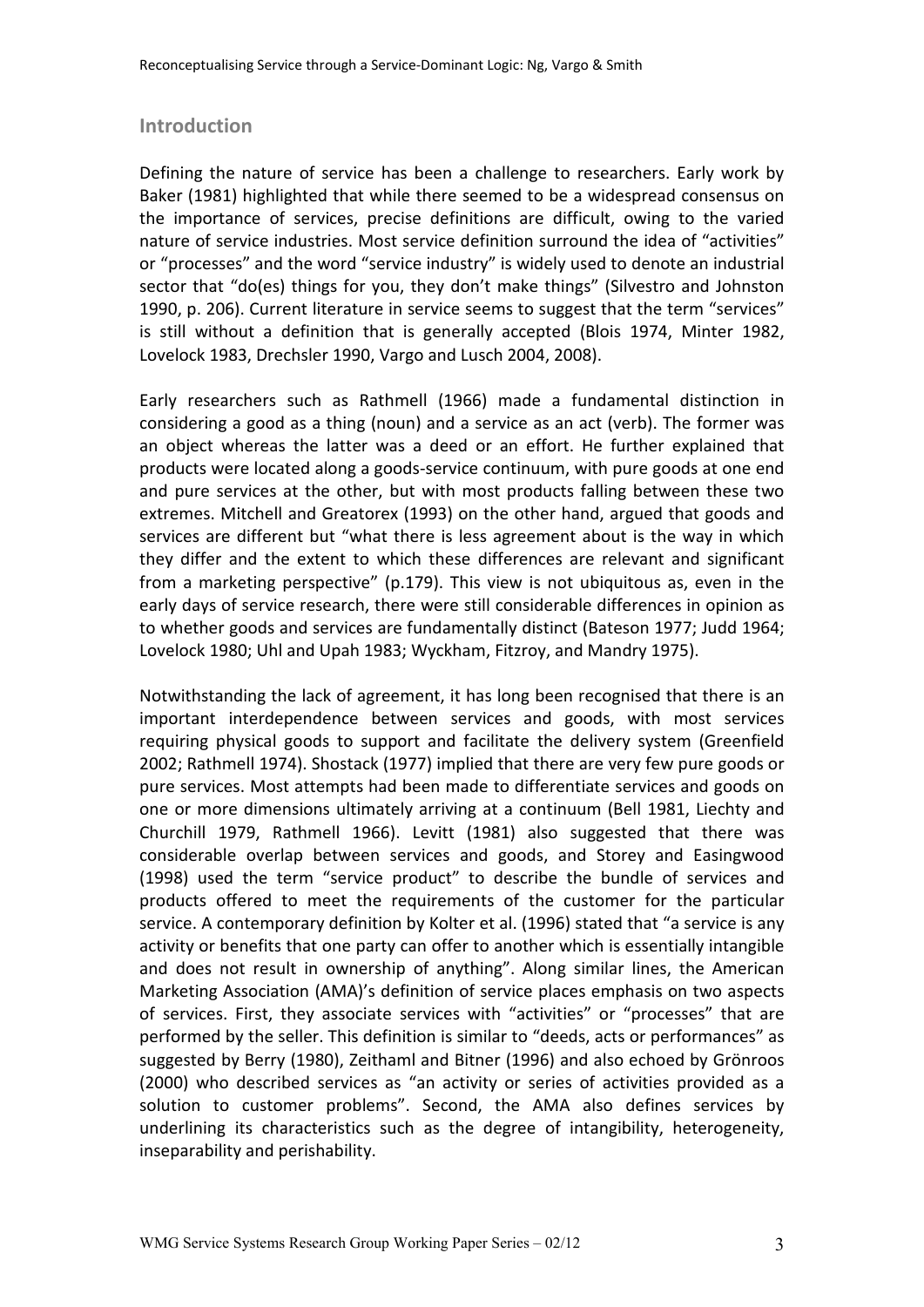### **Recontextualising Services**

Up until 2004, such characteristics of services have been acknowledged as the most accepted, in an overview by Edgett and Parkinson (1993) encompassing 106 publications from 1963-1990, as well as one by an earlier work of Zeithaml et. al. (1985). These are now commonly found in service textbooks, and are collectively known as "IHIP" (Lovelock 1999, Zeithaml et al 2006, Ng 2007). Yet, there is also literature that heavily criticises these characteristics, citing service industries that have tangible outputs (e.g. software), are not inseparable in production and production (car repair) or are not fully perishable (recorded lectures) (Lovelock and Gummesson 2004; Johns, 1999; Edvardsson, Gustafsson and Roos, 2005).

We argue that the inconsistent and fragmented understanding of service is due to the logic inherited from the industrial era where wealth and value were based upon tangible units of exchange, be it materials or equipment, products or services. The work of Adam Smith (1776) characterises goods through their exchange value, and exchangeable value became a characteristic of a good, transferring wealth between nations. Even though Smith did not mean for exchange to be the sole purpose of an offering, wealth created from such exchanges over a hundred years have endorsed such a view which continues in businesses today. Within such an understanding, the value of goods embodying specialised knowledge is high when characterised by their physical and tradable properties (Demsetz, 1993). With such a perspective, the original manufacturer's responsibility for creating value is considered to have ended once the production unit is exchanged and its ownership transferred to the consumer, who would then use it for their benefit in a different time and location. This leads to three consequences: the production unit would be considered as inherently valuable by the manufacturer; the unit's present value is attributed to its current owner; and value is realised when there is an exchange of the production unit between different parties (Hill 1999). Vargo and Lusch (2004, 2008) referred to these underlying schemas employed in the management of businesses where value is in the exchange of unitary outputs, as a goods-dominant logic. This logic has pervaded contemporary business thinking due to its long provenance.Within this thinking, services are also looked upon as exchangeable units and the sets of units (information, time, materials) that could be combined and exchanged that differ across sectors became different service contexts and industries, with each industry having its own language, systems, structures and practices. Substantial changes in the combinational set of units for exchange result in different 'delivery' mechanisms and a different context, leading to what we would view as increasing fragmentation of the service 'sector' with overlaps and fragmented definitions. This, we argue, also contributes to a lack of knowledge transfer between the contexts, since there may be little incentive to create sufficiently high abstraction of knowledge produced within each domain for transfer across to other contexts. Services and goods, even when combined as an offering, become recontextualised again and again for each new industry, adding to the multiple existing services industries (e.g. transportation, energy, telecoms, hotels, banking) with boundaries around delivering, configuring and operating the sets of exchangeable units between customers and firms established within the structures, language and practices of each industry.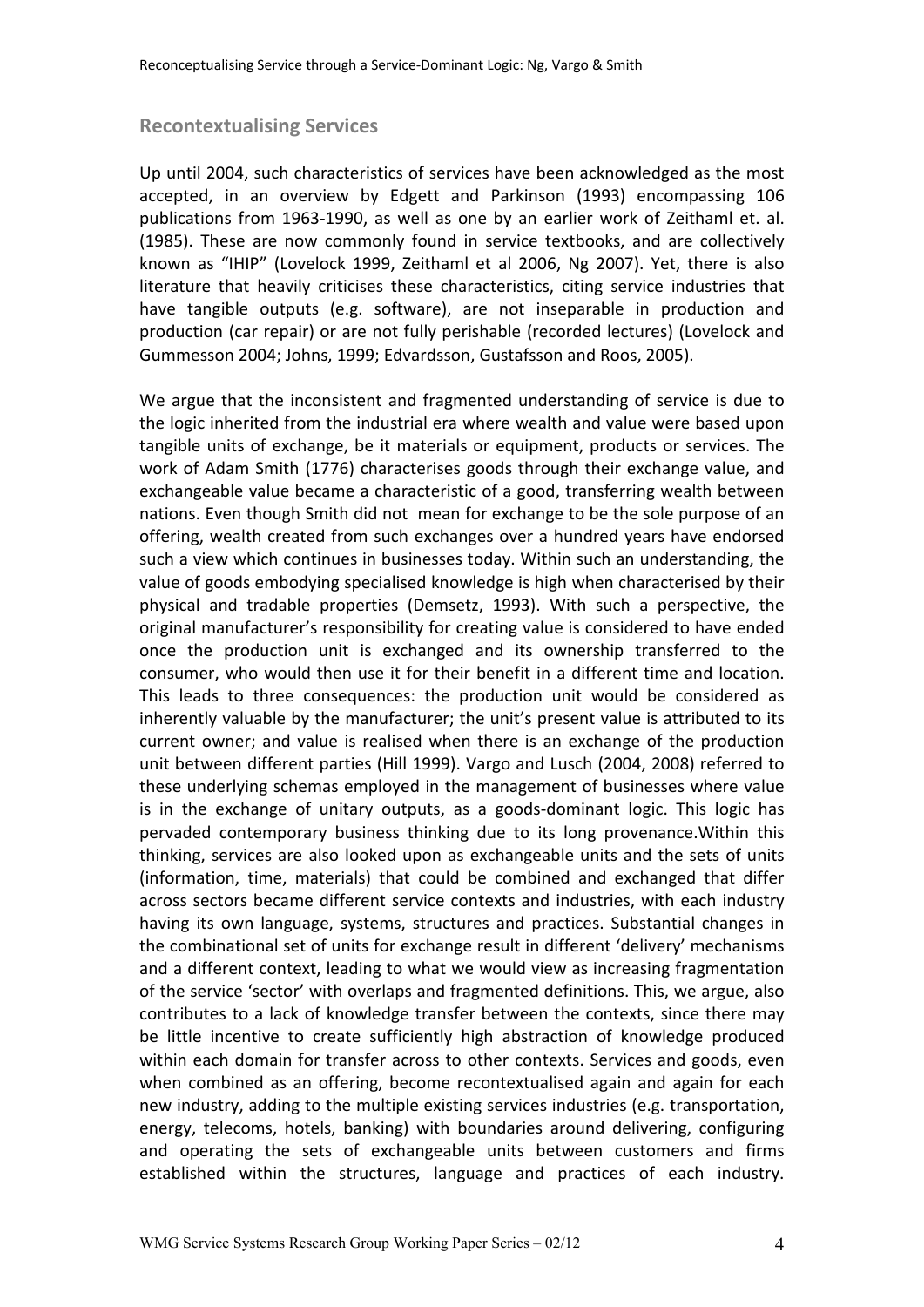Academia, in cooperation with firms, assist within each industry through industrybased journals and trade publications (e.g. healthcare, finance, transportation)and while often creating useful and impactful knowledge, would also by their action, endorse the same boundaries and continue to share the mental maps of the domain they are advising.

This mindset of value as embedded within 'exchange', be it for goods or services, is what we would term as a goods-dominant logic. A dominant logic is the shared mental maps used and developed by groups of individuals as part of their core activities. A dominant logic is represented by a common mindset or shared perception of how an industry such as the services industry works, and the accepted tools and approaches used by the 'dominant coalition' in their decision-making (Prahalad and Bettis, 1986). Often, contributors to an industry can only work with and apply the logics with which they are familiar, regardless of whether or not they are appropriate (Das, 1981).

We argue that a goods-dominant logic is not sufficiently integrative or robust to understand the structural changes in commerce where goods are starting to behave like services, e.g. e-fax of digitally transmitting documents through email rather than via a machine. Services are also beginning to behave like goods, such as mobile banking on devices. Commerce, in our view, is undergoing a transformation from producer push to become a world where multiple agents come together at particular times and places to meet specific individual needs. These emerging systems point to a view that value is created in use, rather than in exchange (Ng et al., 2012). Valuein-use, enabled by technology, is now being co-created between multiple entities through 'value constellations' that are geographically dispersed (Normann 2001), and in multiple partnerships that achieve value unique to individual or customer circumstances. For example, pharmaceutical companies have begun to explore the social and cultural contexts in which medicines are produced, exchanged and consumed. Each phase has its own particular context, actors and transactions and is characterised by different sets of values and ideas (Van Der Geest, Whyte and Hardon, 1996).

# **Reconceptualising Service**

A reconceptualisation of service through a Service-Dominant Logic (S-D Logic) was introduced in 2004 by Vargo and Lusch (2004) as a novel lens that proposed a new perspective of the world, one that is markedly different from the traditional goodsdominant view (Vargo, 2011). The language of S-D Logic speaks of service, not product or services. This differentiation has created some confusion and led to criticism of the work (Deighton and Narayandas in Bolton, 2004; O'Shaughnessy and O'Shaughnessy, 2011). Vargo and Lusch (2004) defined service as the application of specialised competences (skills and knowledge), through deeds, processes, and performances for the benefit of another entity or the entity itself (self-service). They suggested that economic exchange is fundamentally about service provision; in short, everything is a service. S-D Logic consolidated previous literature such as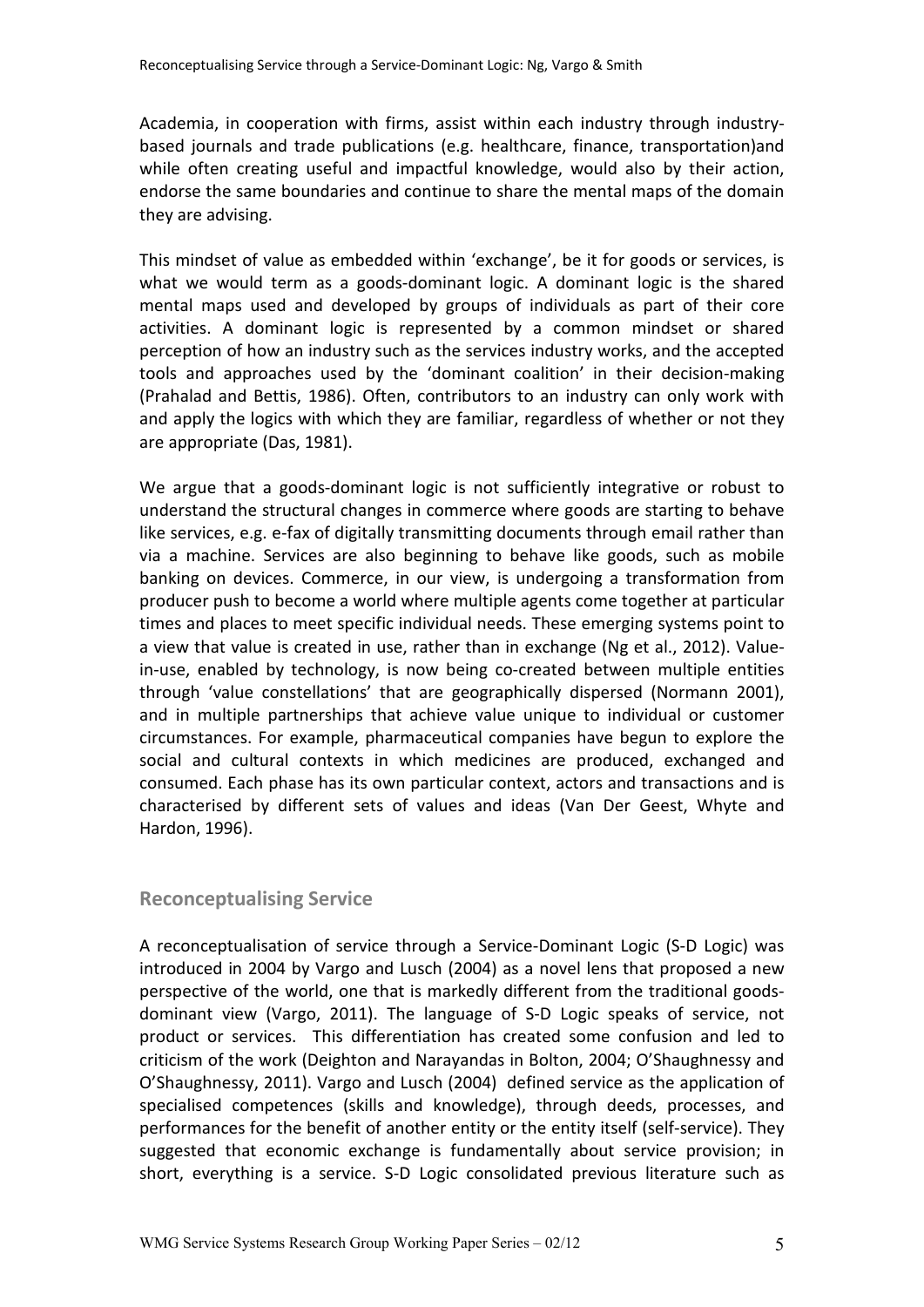Prahalad and Ramaswamy (2000) who noted that appliances are "artifacts around which customers have experiences" and Gummesson (1995) who proposed that both goods and services render service. Storey and Easingwood (1998) also observed that the importance of physical products lie not so much in owning them, as in obtaining the services they render. Vargo and Lusch also suggested that fundamentally, service is the value that is being co-created between the customer and the firm through an integration of resources accessible to both parties. The S-D Logic emphasis on service as the application of resources for the benefit of other actors, looks beyond goods as the basis of economic and social exchange. This means that S-D Logic emphasises knowledge and skills (termed as operant resources) as primary resources of economic and social exchange, as opposed to goods-dominant logic, which emphasises physical resources (termed as operand resources).

Though S-D Logic may not claim to be a new insight into the nature of service (Sharma et al., 2002; Vargo and Lusch, 2004; Bolton, 2004), the proposal is nonetheless a reconceptualisation which places emphasis upon the outcomes realised with customers, instead of the processes or act of provision to customers (Vargo and Lusch, 2004). S-D Logic presents a set of 10 foundational premises seen in Table 1 (Vargo and Lusch, 2004, 2006, 2008). Whilst FP1 sets service as the fundamental basis of exchange, S-D Logic does not reject the value of goods (Lusch, 2011). FP3 identifies that goods may be integral to the value-creating process and that their effective integration along with other resource is imperative for economic success (Ballantyne and Varey 2008). In other words, goods are appliances used in service provision, and goods and service have a nested relationship. FP7 suggests that the firm can only create a value proposition and further, the customer as part of the system, realises that value in use.

**Table 1 - SD-Logic: 10 Foundational Premises**

| FP1: Service is the fundamental basis of exchange                           |
|-----------------------------------------------------------------------------|
| FP2: Indirect exchange masks the fundamental basis of exchange              |
| FP3: Goods are a distribution mechanism for service provision               |
| FP4: Operant resources are the fundamental source of competitive advantage  |
| FP5: All economies are service economies                                    |
| FP6: The customer is always a co-creator of value                           |
| FP7: The enterprise cannot deliver value, but only offer value propositions |
| FP8: A service-centred view is inherently customer oriented and relational  |
| FP9: All social and economic actors are resource integrators                |
| FP10: Value is always uniquely and phenomenologically determined by the     |
| beneficiary                                                                 |
|                                                                             |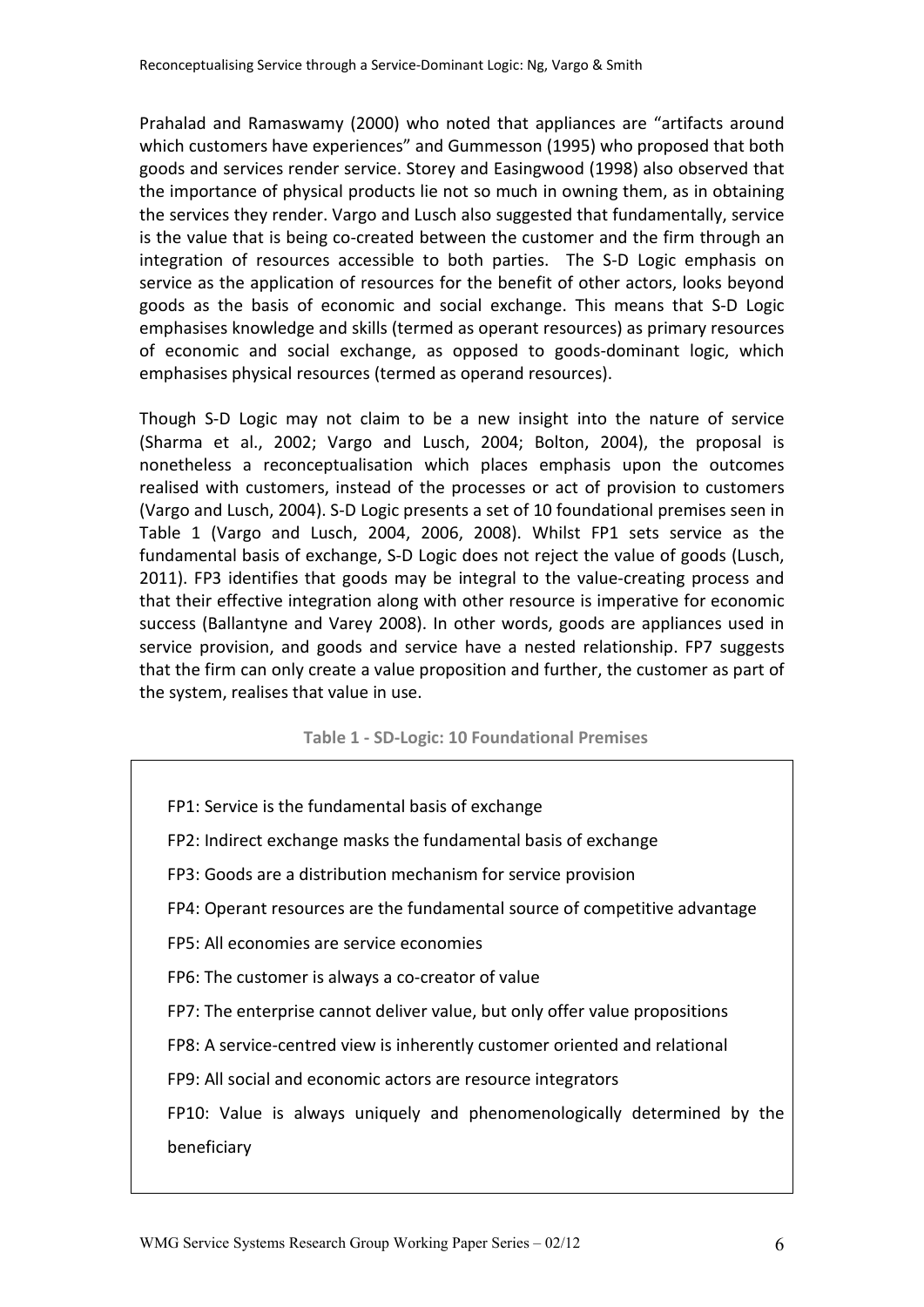This view of service does not sit comfortably with traditional ideas about service, although this is becoming increasingly less so. By broadening the notion of service to include goods as 'indirect service', the political economy of service scholarship suddenly also encompasses industries that had not previously regarded themselves as service. This includes manufacturing and engineering where service, even when considered within the manufacturing/engineering domain, existed within a strict boundary that differentiated between the transfer of goods ownership, and the 'servitized' offering of the good such as peripheral activities surrounding the support of the good's ongoing (e.g. maintenace and support) and enhanced (education and integration) functionality (Ren, 2009).

Yet, we argue that this reconceptualisation of service through S-D Logic could not have come at a more appropriate time. Advances in manufacturing and technology are achieving greater connectivity between entities than ever before, creating new value constellations and new demand fulfilled through hybrid offerings of physical assets, information and people. Virtual interaction is playing an increasingly prominent role in the economy and there is a need to better understand virtual worlds as a medium; ie virtual companies, brick-and-click delivery, multiple-channels, and web 2.0 in services (van Dijk *et al.* 2007). Leaps in computing power have resulted in newer technologies with greater capability such as the ability to sense facial expressions (Xia *et al.* 2009), and stress levels (Scheirer *et al.* 2002), in addition to moving technology towards a more liberated cyberspace where autonomous and intelligent entities or virtual objects can act in full inter-operability and auto-organise themselves to co-createvalue constellations, based on the concept of the '*internet of*  things' (Dodson 2003) and Cloud Computing<sup>1</sup>. More studies are being conducted in the information technological sphere that includes customer behaviours and processes, developing knowledge around service-oriented architectures (e.g. Kounkou *et al.* 2008, Papazoglou and van den Heuvel 2007). Human-Computer Interaction (HCI)and Interaction Design, which viewsdesign for and from the user perspective (Parker and Heapy 2006, van Dijk *et al.* 2007), has tried and tested approaches to reflect the structure of user's activities in the design of products and processes (e.g., Engeström 1999, Johnson *et al.* 2000).

Given that orientation, an S-D Logic view of service would necessarily evolve its knowledge domainfrom a management and social science, to now include manufacturing/engineering ('product') and computer science and information technology (connectivity). There is therefore an urgent need for greater integrative frameworks that are transdisciplinary, and could assist firms in capitalising on opportunities to create value with customers in different ways that are not hindered by constraining logics. Indeed, Ng, Maull and Smith (2011) suggested that there is a need for service to have better abstraction for the purpose of transferability of knowledge across sectors, and for replicability and scalability of the service so that future service design by firms could be systemic, structured and yet socially

 $\overline{a}$ 

<sup>&</sup>lt;sup>1</sup>Cloud computing is the development and usage of Internet-based (hence, "*cloud*") computer technology (hence "computing"). Cloud computing signifies IT-related capabilities that are provided "as a service", allowing users to access technology-enabled services from the Internet with little knowledge of, expertise with, or control over the technology infrastructure that supports them.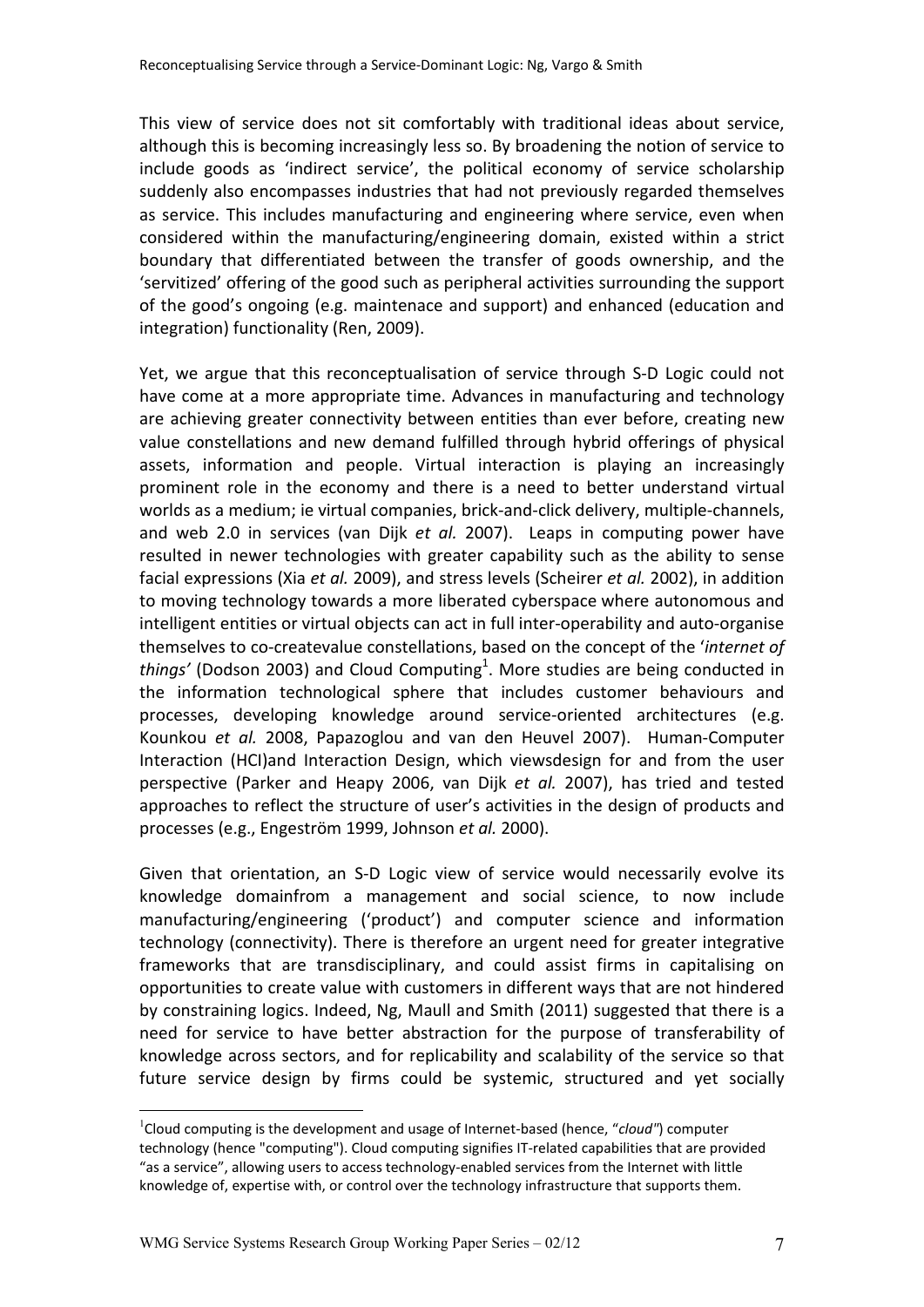meaningful to ensure sustainable service excellence. In this sense, S-D Logic could provide the integrative logic required to unite and progress knowledge.

Reference is made by Vargo and Lusch (2004) to several authors who believe that a goods-dominant logic may not help further the understanding of how consumers create value from combinations of 'goods' and 'services' and the interactions between them (Grönroos 1994; Kotler 1997; Normann and Ramirez 1993). Many suggestions have been made for a holistic and systems-based approach to understanding valuecreation, one that is not constrained by the need to determine the boundaries of 'product' or 'services' (Ng and Briscoe, 2011). This is becoming more urgent given that the organisation today, whether public or private, can be seen as an organiser of value creation (Vargo and Lusch 2004, Normann, 2001). Customers may not just be the receiver of the product or a source of business, but are increasingly becoming co-producers and co-designers of value propositions. And while they have always co-created the value of offerings, their co-creating resources and contexts are gaining greater attention and prominence (Chandler and Vargo, 2011; Ng et al 2010). Value is increasingly created within an eco-system of multiple stakeholders that includes customers and their communities, a system termed as a value constellation by Normann (2001) but which is dynamic and characterised by emergent properties. Normann (2001) describes 'density' as the best combination of resources mobilised for a particular context, such as a specific customer at a given time and place. Ultimately, density means that customers could have a whole world of specialist knowledge available when and where they like, with the potential to incorporate knowledge available only to themselves. Density is increasingly enabled by technology, which liberates the world from the constraints of time (when things can be done), place (where things can be done), actor (who can do what) and constellation (with whom it can be done). Central to the value constellation is the notion of learning communities. Individuals and communities will need to be capable of sharing data, information and knowledge, and to be able to learn and uniquely apply what has been learned from elsewhere and integrate such resources for their own individualised contextual outcomes. These changes are beginning to impact on manufacturing, technology and service organisations, which are trying to understand where demand needs to be met and through what hybrid offerings of physical asset, information and people.

S-D Logic (Vargo and Lusch, 2004, 2008) provides a lens through which we can view the value-creating system as entities applying their competencies within a context for the benefit of others. In co-creating value, each entity renders a service within the system to achieve outcomes for itself, as well as at the collaborative system level. Such an approach could provide for both a macro approach that accommodates the broader picture of value-creating system communities and organisations offering a service to one another, and a narrower view of how resources (physical assets, human and information) could be reconfigured and redesigned to bring about greater benefits with reduced resources. Such an approach would also transcend the role of the product and human activities within the system, and by doing so, propose how the firm can reformulate its value proposition from the perspective of S-D Logic.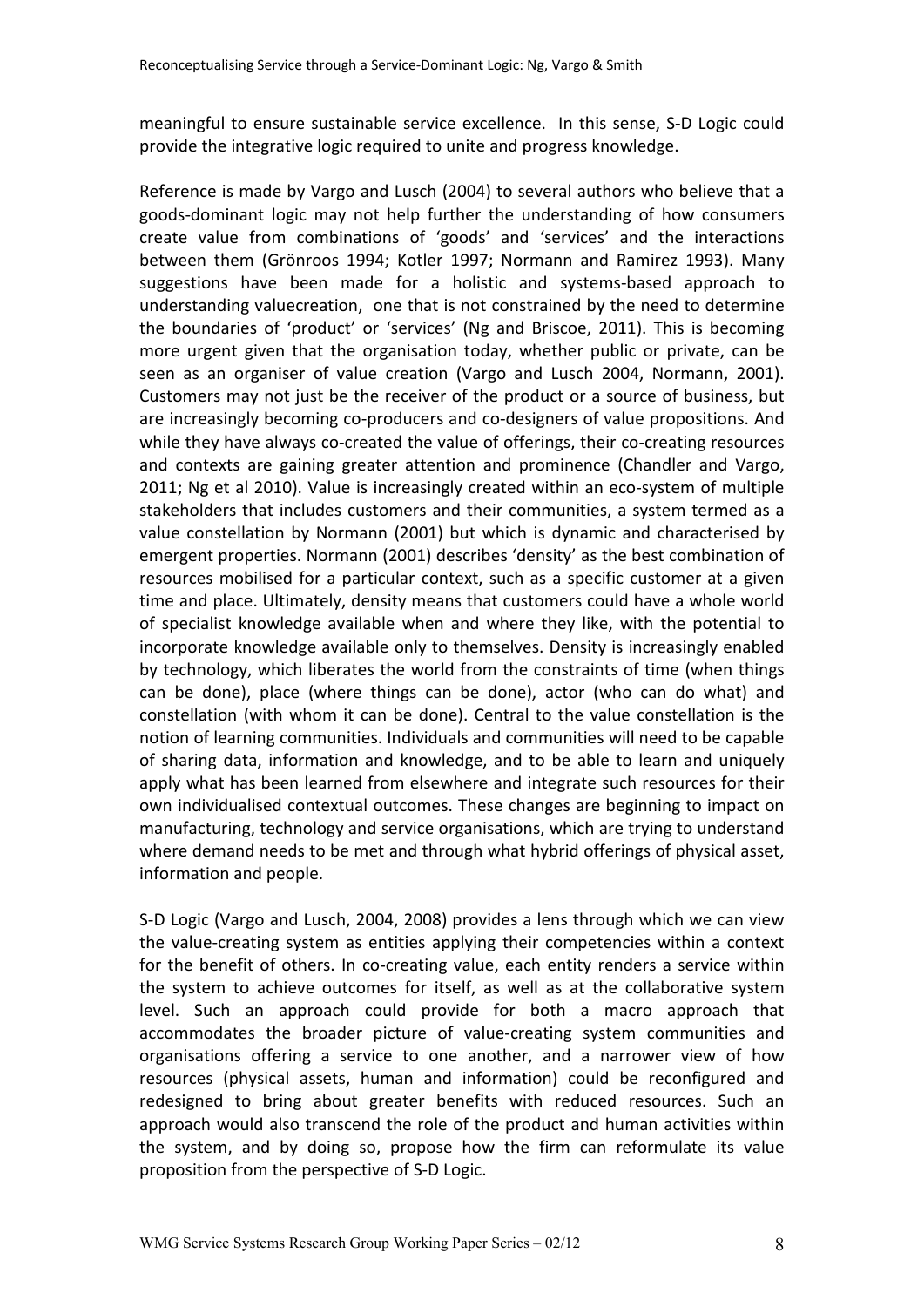# **Operationalising Service from an S-D Logic Perspective**

We propose that S-D Logic is useful when there is a need to have a *complete understanding of the value-creating service system* where all entities, be they product or people, render a 'service' or a 'competency' to the system for outcomes. This is particularly important to inform not merely the process design of the human activities or the supply chain, but also the *design of the equipment* itself. This is especially so when there is a need to reevaluate the role of the product, processes and technologies in the system. SD Logic could be a valuable approach in considering the design and reconfiguration of the whole system, and it proposes that in considering the whole value-creating service system, indirect service provision (e.g. tangible objects)within the system may need to be designed not merely for function (which is acontextual) but also for what the objects should afford i.e. their competency as resources for co-creation within the system. In other words, a S-D Logic approach is useful when there is a *need for tangible objects to be redesigned and re-engineered for its relationships with the human co-creators,* with other tangible objects and with formal processes. By doing so, objects within the system become true enablers of value creation.

To understand service from a S-D Logic perspective is to understand the role of exchange and use within the firm's value proposition. Traditionally, the firm's value proposition was seen as an exchangeable unit, even where it seeks to integrate its offering to be better aligned with the customer's use environment. Thus, we argue that the first step towards understanding value proposition is to disassociate exchange value from exchangeable units, and to reformulate exchange to be more aligned with customer's processes of achieving use-value. This implies that the firm's value proposition is no longer exchangeable units, but its *fit* and its contribution to value-creating activities of the customer in use situations. Such a contribution in terms of the firm's processes and activities could be enriched by linking them to the firm's internal resources and costs. By viewing the firm's value proposition as a part of the whole value-creating system, the firm's value proposition can be exchanged with customer resources such as money, but where parts of the monetary amounts could also be substitutable with other resources (other suppliers and the customers themselves) in the value-creating service system, where other resources could be more effective or efficient in use-contexts.

We argue that operationalising the firm's value proposition in this manner enables the firm to identify the resources that contribute to specific value propositions which are aligned to the value realised by customers in use and in context, without the need to predetermine the boundaries of what is served by the 'product' and by the 'service'. Only when the firm is able to visualise its offering as just a part of the value system, can it see how the propositions fit in with the customer's mission. While current research in S-D Logic suggest links between value-in-use on one end and resources (operand and operant) on the other, further elaboration is needed on the structures and boundaries that exist within this spectrum, as they could enable or impede value co-creation.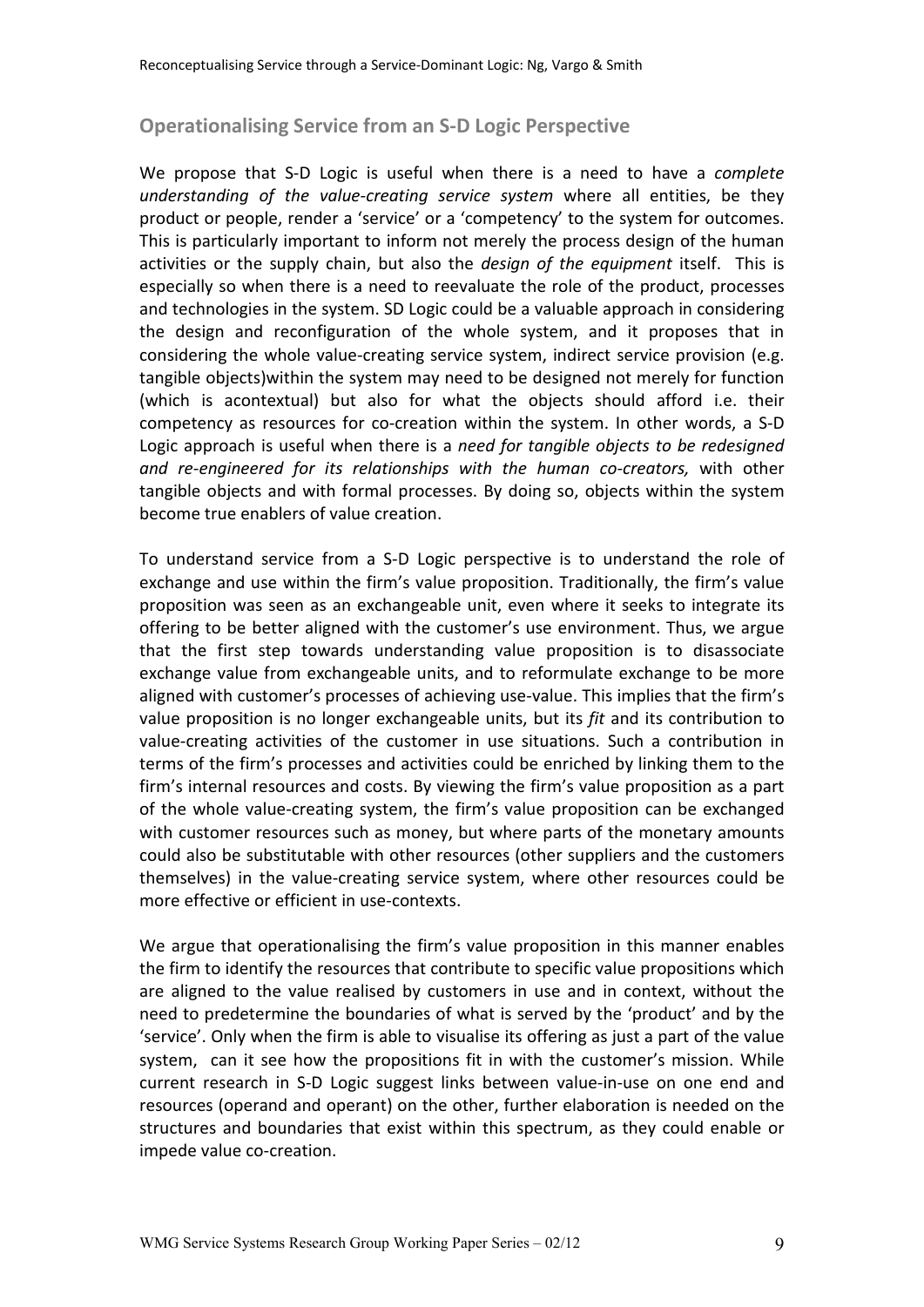A system is made more complex by goods that are already produced and internal functional boundaries already put in place when the firm was primarily a manufacturer. The hybrid and interactive nature between human activities, equipment and technology is demonstrated by the re-specification and revisualisation of the firm's offering into a set of value propositional attributes that are aligned to co-create value-in-use. The firm's ability to identify the resources that contribute towards these hybrid value propositions suggest a need for a reevaluation of its internal structures and boundaries, to enable it to understand which resources are most useful in creating less easily replicable capabilities.

### **Conclusion**

Our chapter argues for a S-D Logic perspective on service and value creation. In addition, we suggest a way to operationalise S-D Logic by redrawing the firm's value propositional attributes such that it is aligned with its realisation by the customer in use contexts. By doing so, we show that firm's offerings are immediately hybrid between product and service and connected to one another. Together with the customer, value creation becomes a constellation where resources are integrated by all stakeholders. An S-DLogic approach shows the complexity of the value-creating system but also provides a framework to understand the system. Our chapter shows how the operationalisation of a value-creating system through a S-DLogic approach could generate new insights in terms of interactions between tangible objects, human activities and customer resources.

# **References**

- Baker, M.J. (1981), "Services-salvation or servitude?", *The Quarterly Review of Marketing*, Spring, pp. 7-18
- Ballantyne, D. and Varey, R.J. (2008) "The service-dominant logic and the future of marketing", *Journal of the Academy of Marketing Science*, Vol. 36, No. 1, pp. 11- 14.
- Bateson, John E.G. (1977), "Do We Need Service Marketing?" in Marketing Consumer Services: New Insights, Marketing Science Institute, Report # 77-115 (December)
- Bell, Martin (1981), "A Matrix Approach to the Classification of Marketing: Goods and Services," in *Marketing of Services, J.H. Donnelly and W.R. George*, eds., Chicago: American Marketing.

Berry LL (1980), "Services Marketing is Different," *Business*, 30 (May-June), pp. 24-29

- Blois K.J. (1974), "The Marketing of Services: An Approach", *European Journal of Marketing* Vol 8 (Summer), pp. 137-145
- Bolton, R. (2004) "Invited commentaries on "Evolving to a New Dominant Logic for Marketing", *Journal of Marketing*, Vol. 68, No. 1, pp. 18–27.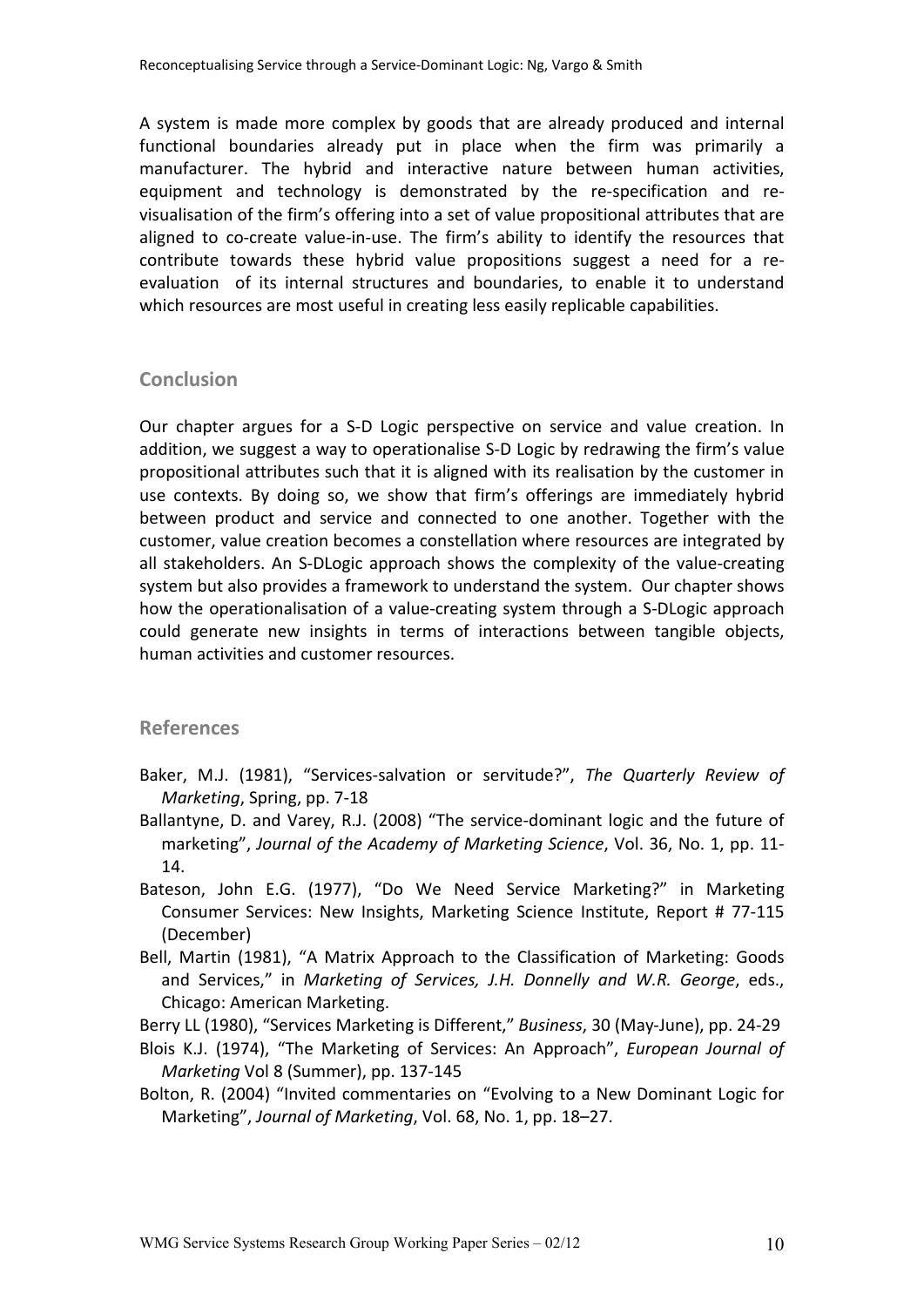- Chandler, Jennifer D., and Stephen L. Vargo (2011) "Contextualization and value-incontext: How context frames exchange" *Marketing Theory,* Vol. 11, No. 1, pp. 35- 49
- Das, R. (1981), *Managing Diversification: The General Management Perspective*, Macmillan, New Delhi
- Deighton, John, and Das Narayandas. "Commentary on "evolving to a new dominant logic in marketing".*Journal of Marketing*, Vol. 68, No. 1 (January 2004), pp. 18-27.
- Demsetz, H. (1993), *The Nature of the Firm. Origins, Evolution and Development*, Oxford University Press, New York
- Dodson, S. (2003, Thursday 9 October 2003) The internet of things*. Guardian*
- Drechsler, L. (1990), "A note on the concept of services*", Review of Income and Wealth*, Series 36, No 3
- Edget, S. and Parkinson, S. (1993), "Marketing for service industries- a review", *The Service Industry Journal*, Vol. 13 No. 3, pp. 19-39.
- Edvardsson, B., Gustafsson, A. and Roos, I. (2005), "Service portraits in service research: A critical review*", International Journal of Service Industry Management*, Vol. 16, No. 1, pp. 107-121.
- Engeström, Y. (1999) Activity theory as a framework for analyzing and redesigning work. *Ergonomics*, 43 (7), pp. 960-974.
- Greenfield, Harry I. (2002), "A Note on the Goods/Services Dichotomy," *Service Industires Journal*, 22 (October), 19-21.
- Grönroos, C. (1994), "From marketing mix to relationship marketing: Towards a paradigm shift in marketing", *Asia-Australia Marketing Journal*, Vol. 2, August, pp. 9–29.
- Grönroos, C. (2000), *Services Management and Marketing: A Customer RelationshipApproach*, 2nd ed. Chichester, UK: Wiley
- Gummesson, Evert (1995), "Relationship Marketing: Its Role in the Service Economy," in *Understanding Services Management*, William J Glynn and James G. Barnes, eds. New York: John Wiley & Sons, pp. 244-268.
- Hill, P. (1999), "Tangibles, intangibles and services: A new taxonomy for the classification of output", *Canadian Journal of Economics - Revue Canadienne D Economique*, Vol. 32, No. 2, pp. 426–446.
- Johns, Nick (1999), "What is this thing called service?" *European Journal of Marketing*, Vol. 33 No. 9/10, 1999, pp. 958-973.
- Johnson, P., Johnson, H., and Hamilton, F. (2000) Getting The Knowledge Into HCI: Theoretical and Practical Aspects of Task Knowledge Structures. Schraagen, J.M., Chipman, S.F., and Shalin, V.L. (Eds.) *Cognitive Task Analysis*. Mahwah, NJ: Lawrence Erlbaum and Associates. pp. 201-214.
- Judd, R.C. (1964), "The case for redefining services", *Journal of Marketing*, Vol. 28 January. pp 58-9.
- Kotler, P. (1997), *Marketing Management: Analysis, Planning, Implementation, and Control*, 9th ed., Prentice Hall, Upper Saddle River, NJ.
- Kotler, P., Armstrong, G., Saunders, J. and Wong, V. (1996), *Principles of all Marketing: The European Edition*, Prentice-Hall International, Hemel Hempstead, p. 588.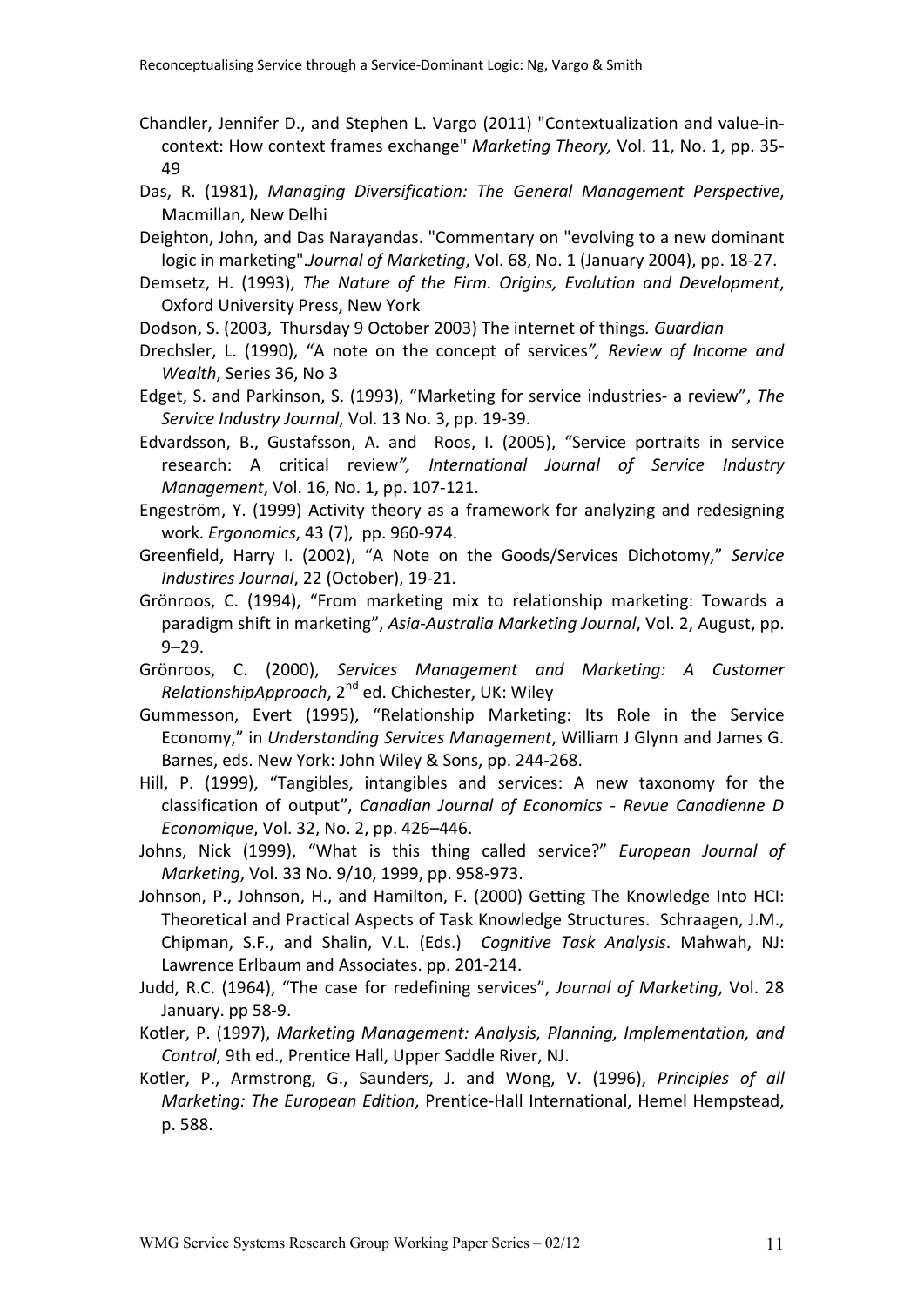- Kounkou, A., Cullinane, A., and Maiden, N. (2008) Using HCI Knowledge in Service-Centric Applications: the S-Cube Network of Excellence. Wild, P.J. (Ed). *HCI2008 Workshop on HCI and the Analysis, Design, and Evaluation of Services*, Liverpool
- Levitt, Theodore (1981), "Marketing intangible products and products intangibles", *Harvard Business review*, May-June.
- Liechty, M. and G.A. Churchill, Jr. (1979), "Conceptual Insights into Consumer Satisfaction with Services," in Proceedings, Chicago: American Marketing
- Lovelock, C.H. (1980), "Towards a Classification of Services", in *Theoretical Developments in Marketing*, Charles W. Lamb and Patrick M. Dunne, ed., Chicago: American Marketing, pp. 72-76.
- Lovelock, C.H. (1983), "Classifying Services to Gain Strategic Marketing Insights" *Journal of Marketing*, Vol. 47, No. 3 (Summer), pp. 9-20.
- Lovelock, C.H. (1999) "Developing marketing strategies for transnational service operations", *Journal of Services Marketing*, Vol. 13 Iss: 4/5
- Lovelock, Christopher and Evert Gummesson, (2004), "Whither Services Marketing? In Search of a New Paradigm and Fresh Perspectives" *Journal of Service Research*, Vol 7, No. 1, Aug, pp. 20-41.
- Lusch, R.F. (2011), "Reframing supply-chain management: A service-dominant logic perspective", *Journal of Supply Chain Management,* Vol. 47, No. 1, pp. 14-18.
- Minter, A. (1982), "Why have services been ignored," *The Service Industries Journal*, Vol. 2, Iss. 3, pp. 65-71.
- Mitchell, V-W; Greatorex, M (1993), "Risk perception and reduction in the purchase of consumer services," *The Service Industries Journal*, Vol. 13, Iss. 4, pp. 179.
- Ng, Irene C. L. (2007)*The Pricing and Revenue Management of Services: A Strategic Approach* under the Advances in Management and Business Studies series, (ISBN: 978-0-41535-077-8), Abingdon, Oxford: Routledge, Taylor and Francis group
- Ng, Irene C.L., Sai Nudurupati and Paul Tasker, (2010) "Value Co-creation in Outcome-based Contracts for Equipment-based Service", AIM working paper series, WP No 77 - May – 2010 **http://www.aimresearch.org/index.php?page=wp-no-77** under second review in *Journal of Service Research*
- Ng, Irene C.L., R.S. Maull and Laura Smith (2011) "Embedding the New Discipline of Service Science" in *The Science of Service Systems*, Demirkan, Spohrer and Krishna Eds., 2010 volume in *"Service Science: Research and Innovations* (SSRI) *in the Service Economy"* Book Series, Springer - ISSN: 1865-4924, *forthcoming*
- Ng, Irene C.L. and Gerard Briscoe (2011) "Value, variety and viability: designing for co-creation in a complex system of direct and indirect (goods) service value proposition", The 2011 Naples Forum on Service - Service Dominant Logic, Network & Systems Theory and Service Science: Integrating Three Perspectives For A New Service Agenda, 14-17 June, Capri, Italy
- Ng, Irene C.L., Ralph Badinelli, Primiano Dinauta, Sue Halliday, Helge Löbler and Francesco Polese, (2012) "S-D Logic: Research Directions and Opportunities: The perspective of Systems, Complexity and Engineering," *Marketing Theory,*  forthcoming
- Normann R (2001) *Reframing business: When the map changes the landscape*. John Wiley & Sons Inc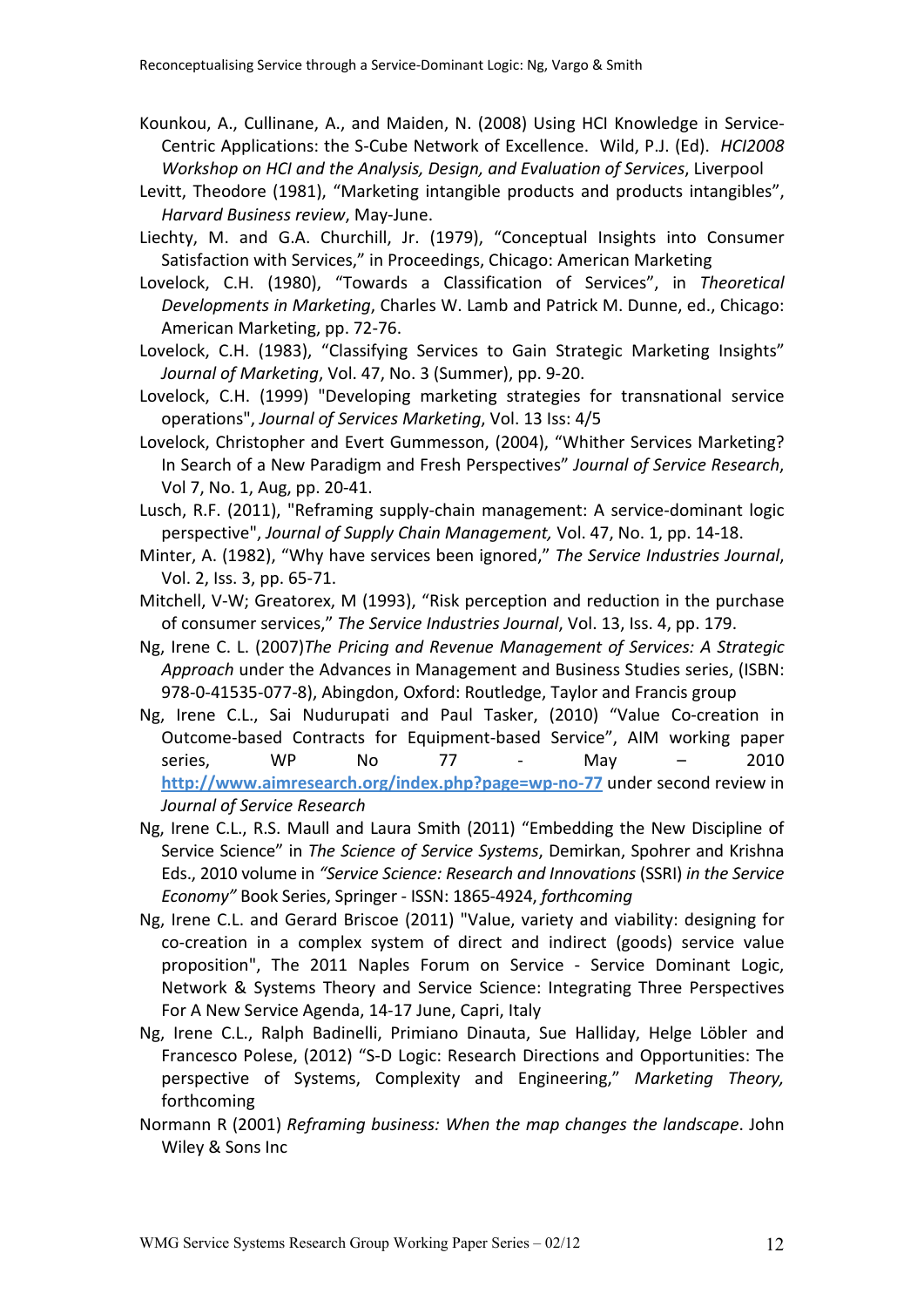- Normann, R. and Ramirez, R (1993), "From value chain to value constellation: Designing interactive strategy," *Harvard Business Review*, Vol. 71, No. 4, pp. 65– 77.
- O'Shaughnessy, J. and O'Shaughnessy, N.J. (2011), "Service-dominant logic: A rejoinder to Lusch and Vargo's reply", *European Journal of Marketing*, Vol. 45, No. 7/8, pp. 1310-1318.
- Papazoglou, M., and van den Heuvel, W.-J. (2007) Service oriented architectures. *The VLDB Journal*, 16 (3), pp. 389-415.
- Parker, S., and Heapy, J. (2006) *The Journey to the Interface.* Report, DEMOS, London.
- Prahalad, C.K. and Bettis, R.A. (1986) "The dominant logic: A new linkage between diversity and performance", *Strategic Management Journal*, Vol. 7, No. 6, pp. 485–501.
- Prahalad, C.K. and Ramaswamy, V (2000), Co-opting Customer Competence. *Harvard Business Review*, Vol. 78, No. 1, pp. 79-87.
- Rathmell, John M. (1966), "What Is Meant by Services?" Journal of Marketing, 30 (October), pp. 32-36.
- Rathmell, John M. (1974), *Marketing in the Service Sector*, Cambridge: Winthrop Publisher Inc., MA
- Ren, G., 2009. *Service Business Development in Manufacturing Companies: Classification, Characteristics and Implications*. PhD Dissertation, University of Cambridge
- Sharma, D., Lucier, C., and Molloy, R. (2002), "From solutions to symbiosis: Blending with your customers", *Strategy and Business*, Vol. 27, No. 2), pp. 38–43.
- Scheirer, J., Fernandez, R., Klein, J., and Picard, R.W. (2002) Frustrating the user on purpose: a step toward building an affective computer. *Interacting with Computers*, 14 (2), pp. 93-118.
- Shostack, L. (1977), "Breaking free from product marketing", *Journal of Marketing,*  April, Vol. 41, No. 2, pp. 73-80.
- Silvestro, R. and Johnson, R. (1990), "The determinations of service quality  $$ enhancing and hygiene factors", in Proceedings of the QUIS II Symposium, St John's Univeristy, New York, USA, July
- Smith A (1776), *The Wealth of Nations*, Books I-III, Wiley, Chichester, England.
- Storey, Chris and Easingwood, Christopher J. (1998), 'The Augmented Service Offering: A Conceptualization and Study of its Impact on New Service Success,' Journal of Product Innovation Management, Vol. 15, pp. 335-351.
- Uhl, K.P. and G.D. Upah (1983), "The Marketing of Services: Why and How is It Different," In Research in Marketing, V.6, J.N. Sheth, ed., NY: Elsevier
- van der Geest S and Whyte S and Hardon A (1996) The Anthropology Of Pharmaceuticals: A Biographical Approach. *Annual Review of Anthropology* 25(1) pp. 153-178.
- van Dijk, G., Minocha, S., and Laing, A. (2007) Consumers, channels and communication: Online and offline communication in service consumption. *Interacting with Computers*, 19 (1), pp. 7-19.
- Vargo, S.L. (2011), "Market systems, stakeholders and value propositions: Toward a service-dominant logic-based theory of the market", *European Journal of Marketing*, Vol. 45, No. ½, pp. 217-222.